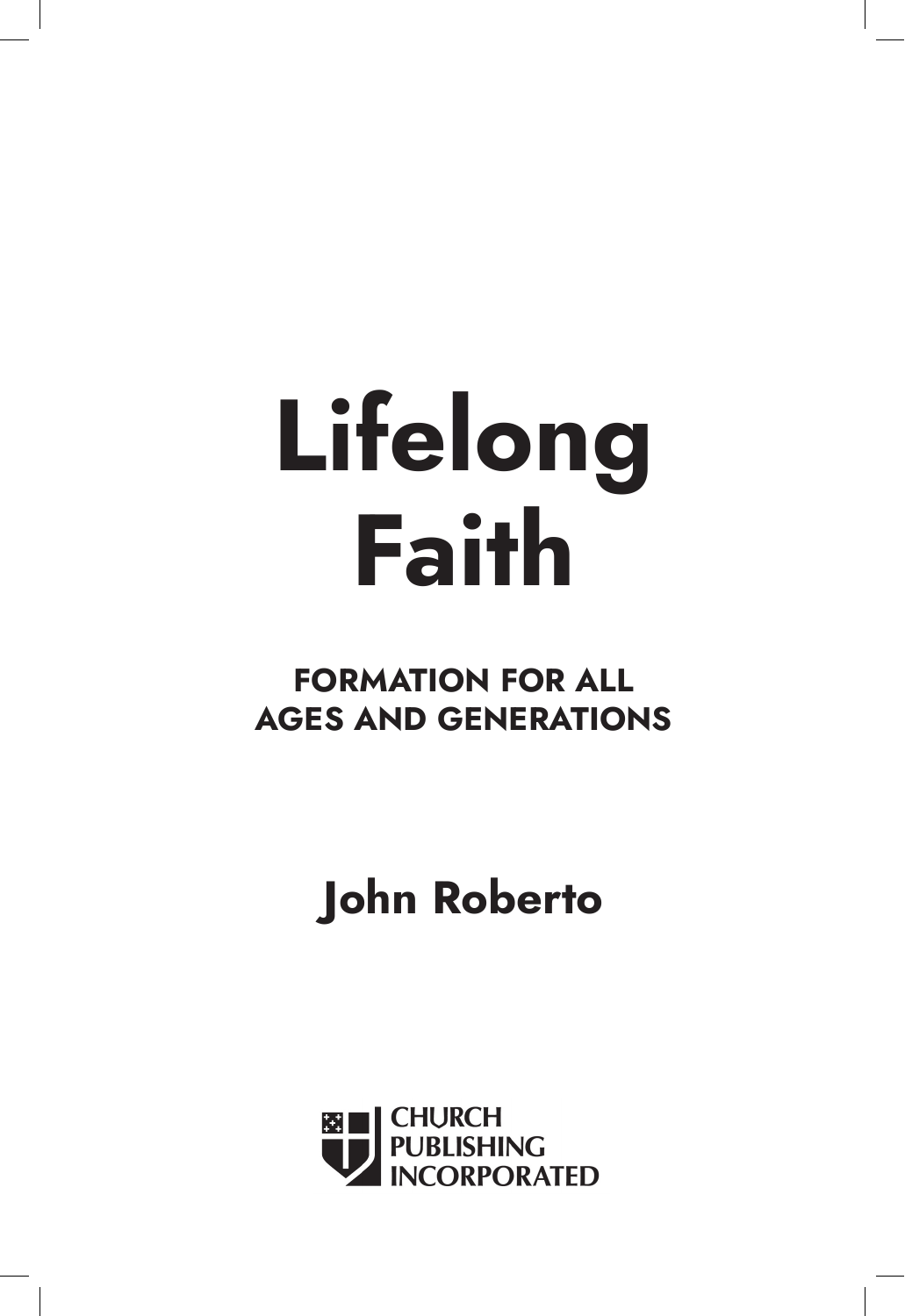Copyright © 2022 by John Roberto

All rights reserved. No part of this book may be reproduced, stored in a retrieval system, or transmitted in any form or by any means, electronic or mechanical, including photocopying, recording, or otherwise, without the written permission of the publisher.

Unless otherwise noted, the Scripture quotations are from New Revised Standard Version Bible, copyright © 1989 National Council of the Churches of Christ in the United States of America. Used by permission. All rights reserved worldwide.

Scripture quotations marked (CEV) are from the Contemporary English Version Copyright © 1991, 1992, 1995 by American Bible Society, Used by Permission.

Church Publishing 19 East 34th Street New York, NY 10016

Cover design by Tiny Little Hammers Typeset by PerfecType, Nashville, Tennessee

Library of Congress Cataloging-in-Publication Data

Names: Roberto, John, author.

Title: Lifelong faith : formation for all ages and generations / John Roberto. Description: New York, NY : Church Publishing, 2022. | Includes bibliographical references. Identifiers: LCCN 2021037985 (print) | LCCN 2021037986 (ebook) | ISBN 9781640654860 (paperback) | ISBN 9781640654877 (ebook) Subjects: LCSH: Spiritual formation. Classification: LCC BV4511 .R63 2022 (print) | LCC BV4511 (ebook) | DDC 248.4--dc23 LC record available at https://lccn.loc.gov/2021037985 LC ebook record available at https://lccn.loc.gov/2021037986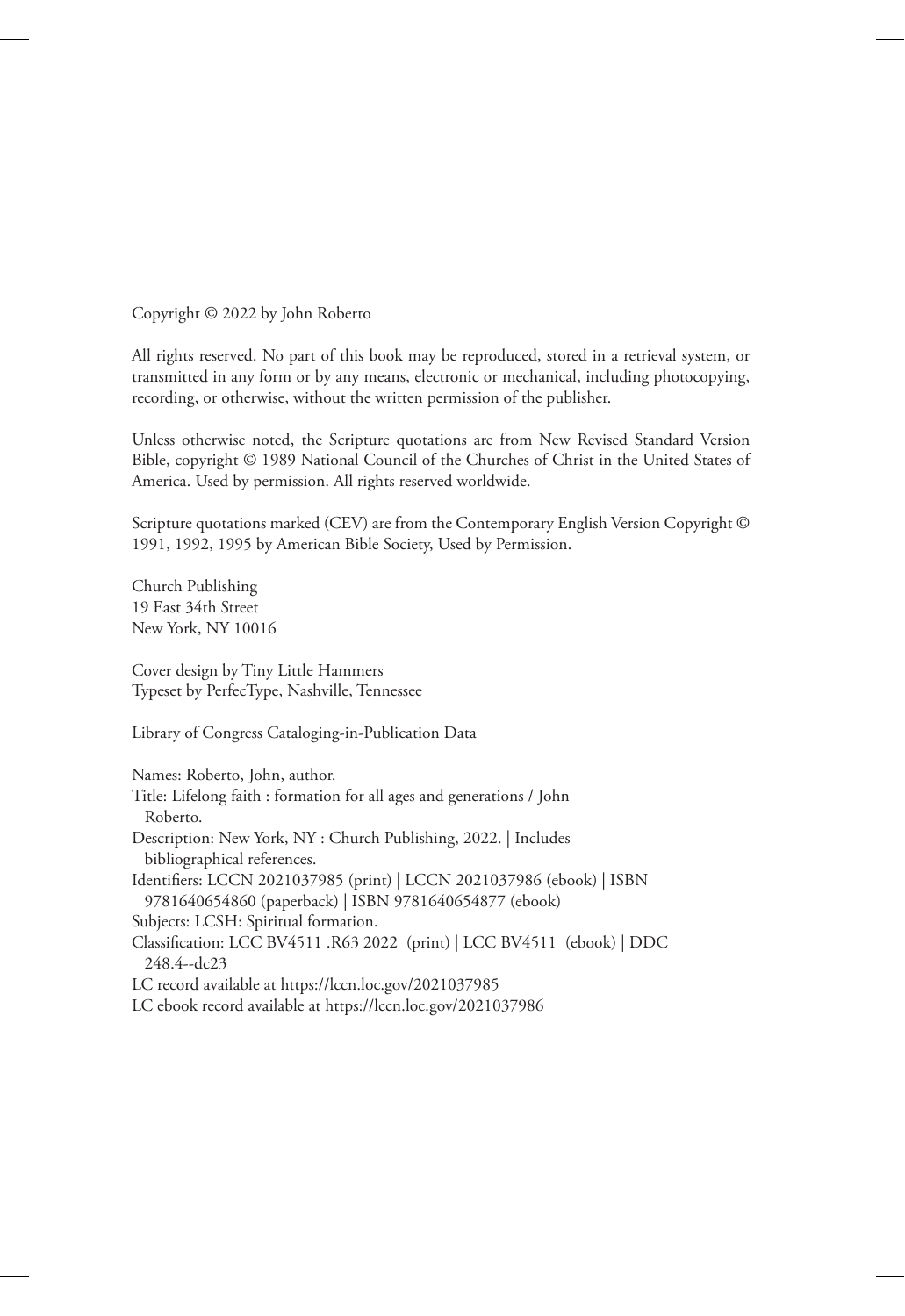To my wife, Linda, for sharing her life with me. In gratitude for her love, support, and patience through the seasons of life and ministry.

To my colleague Leif Kehrwald, for his gift of friendship and support over all these decades of a ministry that we have shared and lived.

To the talented Lifelong Faith Team that I have the privilege of working with today, who bring their gifts and passion to help churches create lifelong faith formation.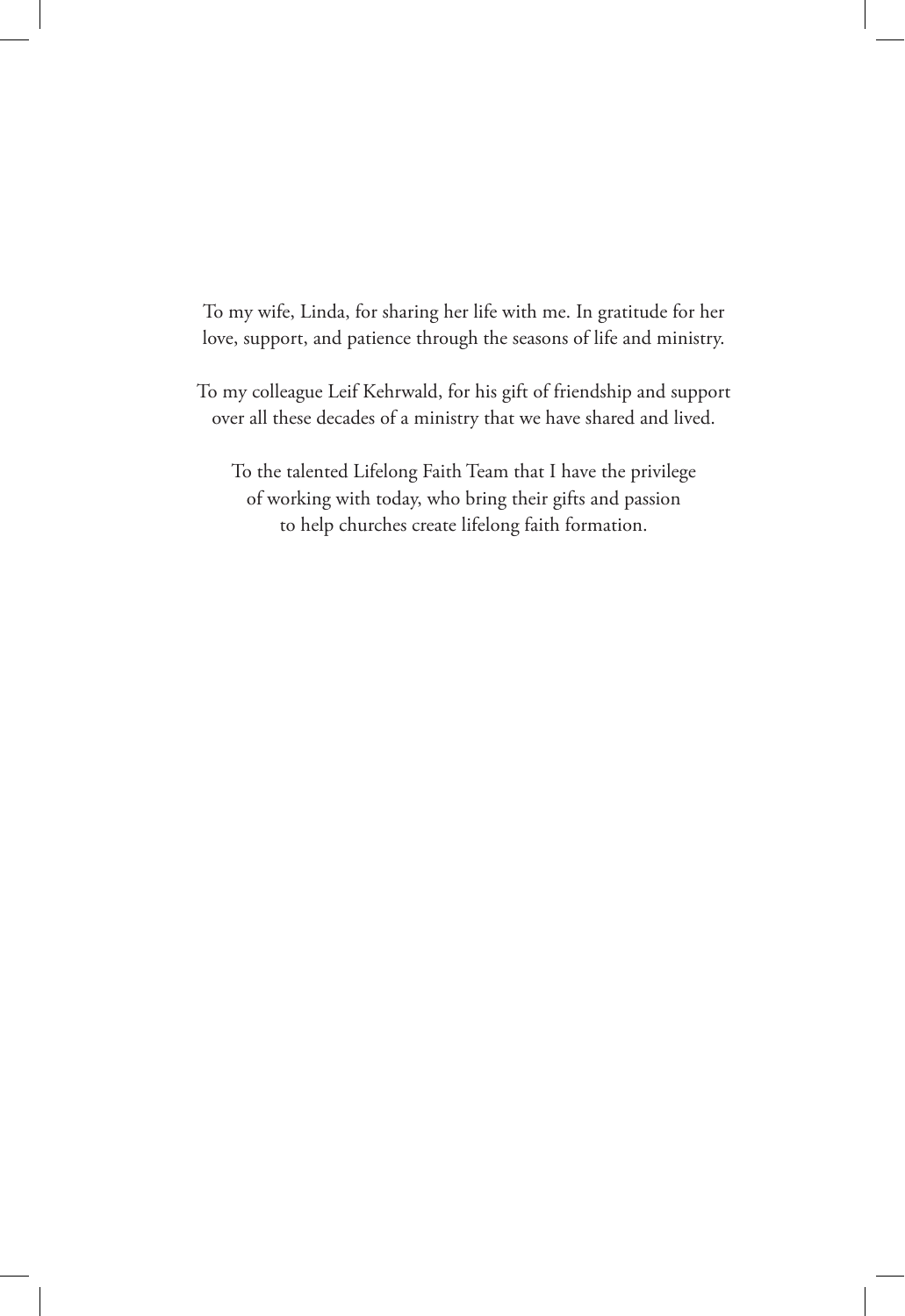### **Contents**

Foreword by Lisa Kimball, PhD **vii** Introduction: How to Use This Book **ix**

- Lifelong Faith Formation for Today's World **1**
- Goals for Maturing in Faith for a Lifetime **13**
- Practices for Forming a Christian Way of Life **27**
- Intergenerational Faith Formation through Christian Community **43**
- Family Faith Formation with Three Generations **59**
- Networks for Forming Faith with All Ages **79**
- Pathways for Personalizing Faith Formation **101**
- Playlists for Engaging People of All Ages in Faith Formation **115**
- Integrating the Elements into a Network Plan **127**
- Creating a Model of Lifelong Faith Formation **163**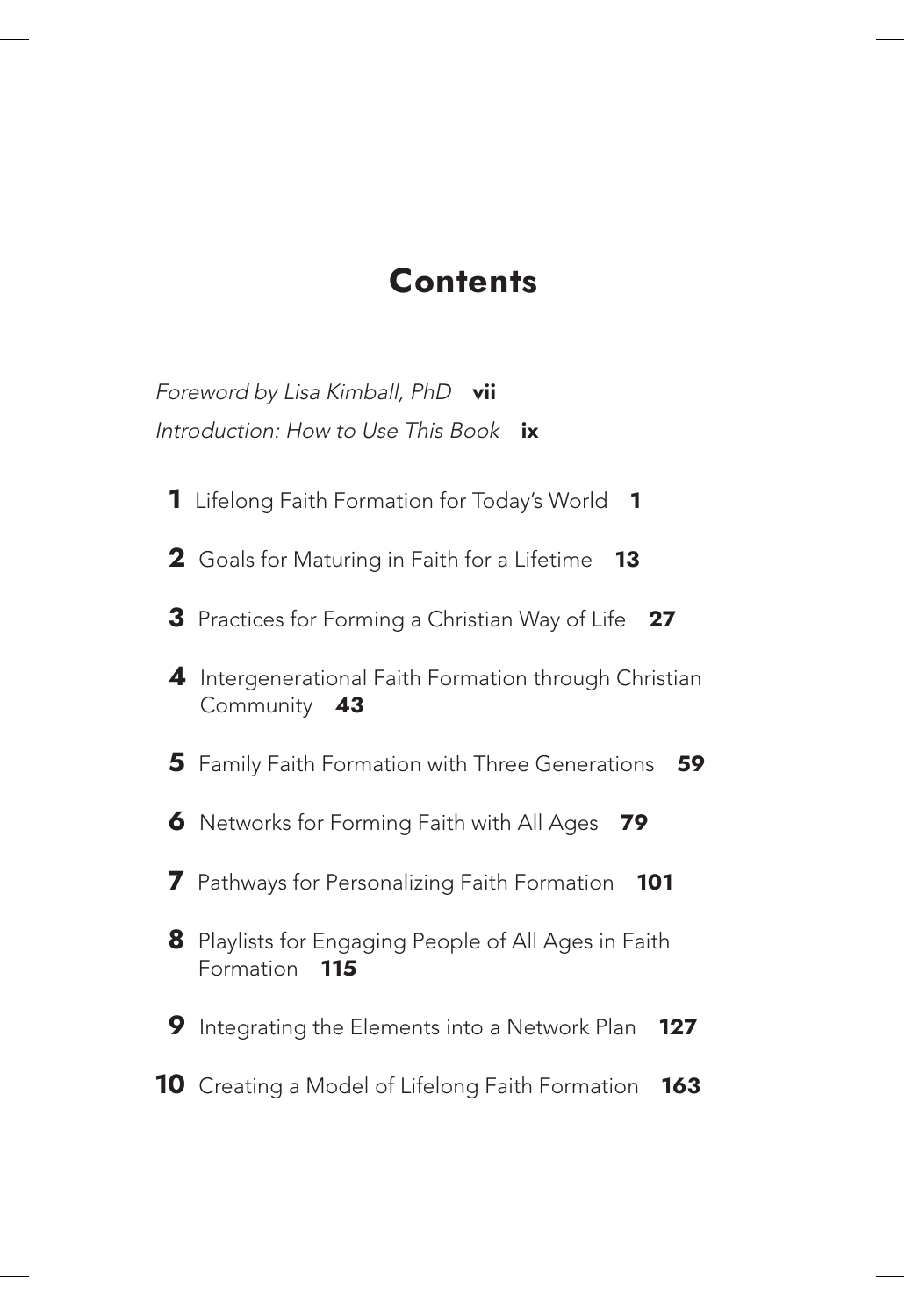- **11** Building Capacity for Faith Formation **171**
- **12** Emerging Roles for Leadership in Lifelong Faith Formation **193**

**Conclusion:** Now Is the Time for Lifelong Faith Formation **203**

Resource Guide **205**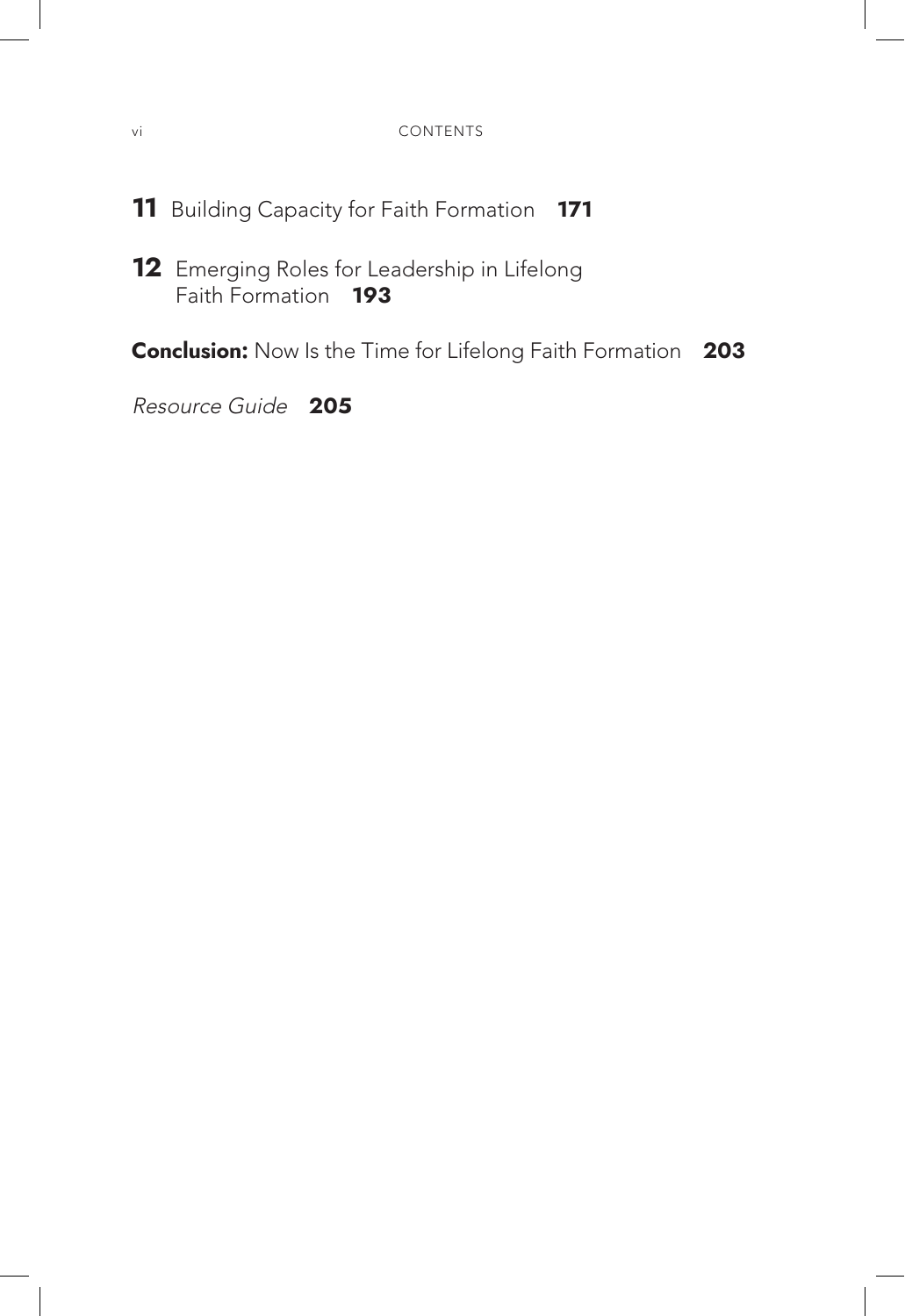

## **Lifelong Faith Formation for Today's World**

*No one sews a piece of unshrunk cloth on an old cloak; otherwise, the patch pulls away from it, the new from the old, and a worse tear is made. And no one puts new wine into old wineskins; otherwise, the wine will burst the skins, and the wine is lost, and so are the skins; but one puts new wine into fresh wineskins.* (Mark 2:21–23)

You are probably very familiar with the famous opening sequence to *Star Trek: The Next Generation*, intoned by Patrick Stewart as Captain Picard: "Space . . . the final frontier. These are the voyages of the starship *Enterprise*. Its continuing mission: to explore strange new worlds. To seek out new life and new civilizations. To boldly go where no one has gone before."

This message perfectly captures the challenge for leaders in faith formation today as we seek to give shape and form to the continuing mission given to us by Jesus Christ: "Go therefore and make disciples of all nations, baptizing them in the name of the Father and of the Son and of the Holy Spirit, and teaching them to obey everything that I have commanded you. And remember, I am with you always, to the end of the age" (Matt. 28:19–20).

The goal of nurturing Christian faith in all ages and equipping people to live as disciples of Jesus Christ in the world today has guided the Christian Church for two thousand years. The continuing mission of forming disciples for the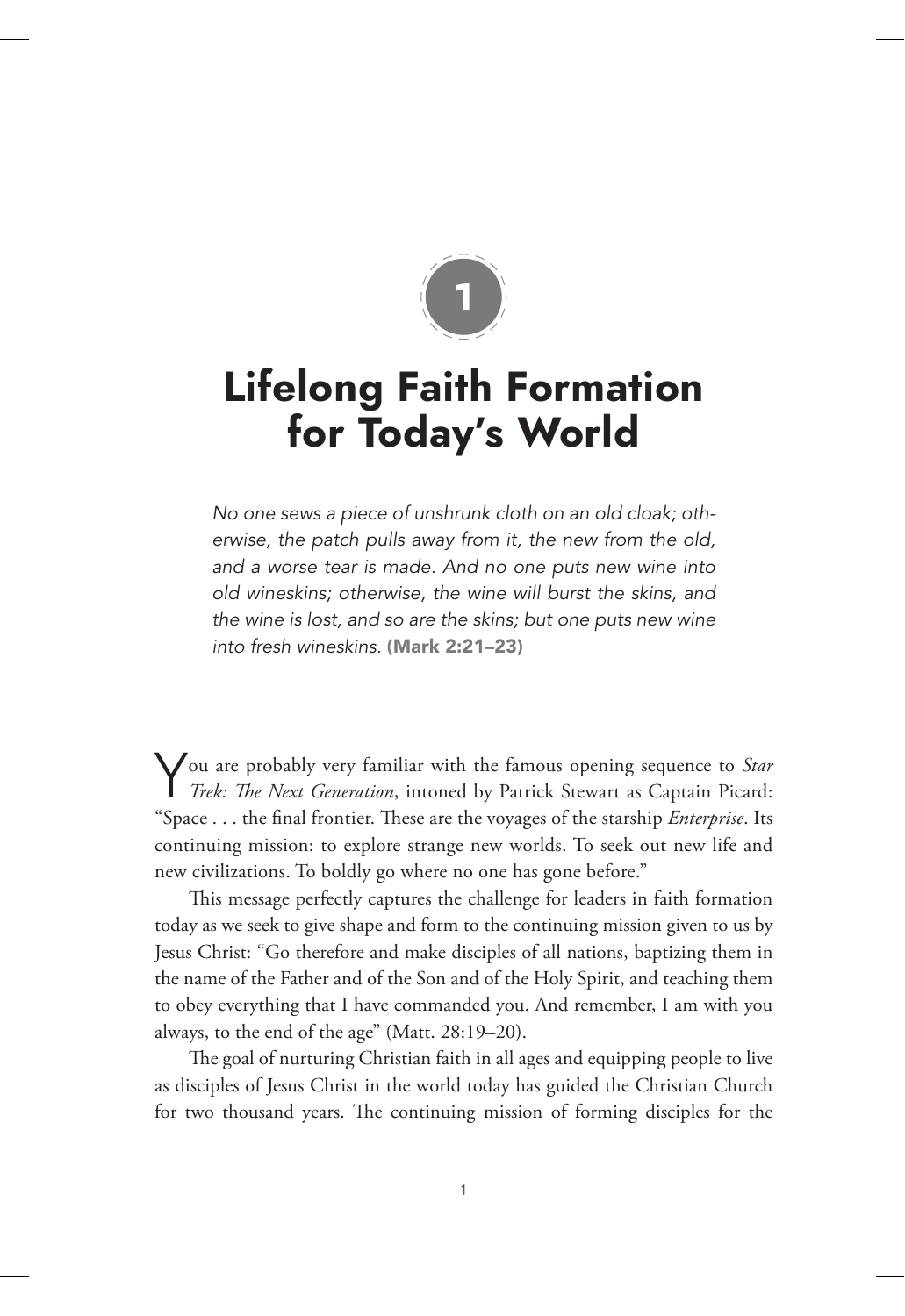whole of their lives takes place in the "strange new worlds" we now inhabit. Church leaders face the challenge of finding new ways to form disciples who will live their Christian faith for a lifetime.

In 2010 I wrote *Faith Formation 2020* as a guide for churches to envision and design dynamic, engaging, and inspiring faith formation in the second decade of the twenty-first century. *Faith Formation 2020* addressed three key questions: "What could faith formation in Christian churches look like in 2020?" "How can Christian congregations provide vibrant faith formation to address the spiritual and religious needs of all ages and generations over the next ten years?" "How can churches envision the shape of faith formation in the year 2020 and design initiatives to respond proactively to the challenges and opportunities in the second decade of the twenty-first century?"

These questions still challenge us. The future of faith formation in congregations will, in large part, be determined by how well churches provide comprehensive, lifelong faith formation that is inclusive of all ages and generations, and responsive to the diverse life situations, and spiritual and religious needs of people today. Faith formation will need to be more responsive, resilient, flexible, and adaptable.

#### Embracing Lifelong Faith Formation

Robust, vital lifelong faith formation can renew and revitalize the faith life of all ages and contribute toward building a thriving congregation that lives its mission. How and what a congregation is learning is critical to building a vital congregation. The practice of lifelong faith formation can renew and revitalize the life of a church as well. When a church embraces lifelong faith formation as essential to its mission and makes a commitment to create and sustain faith formation with all ages and generations, the culture of the church is strengthened. From research studies and pastoral experience, we see churches that build a culture of lifelong faith formation where individuals of all ages and families are:

- experiencing God's living presence in community, at worship, through study, and in service
- learning who God is, coming to know Jesus Christ personally, and learning how to live as Christians in the world today
- experiencing a life-giving spiritual community of faith, hope, and love characterized by hospitality, welcoming, love, and support
- participating in spiritually uplifting worship experiences that are fulfilling, inspiring, interesting, accessible, and relevant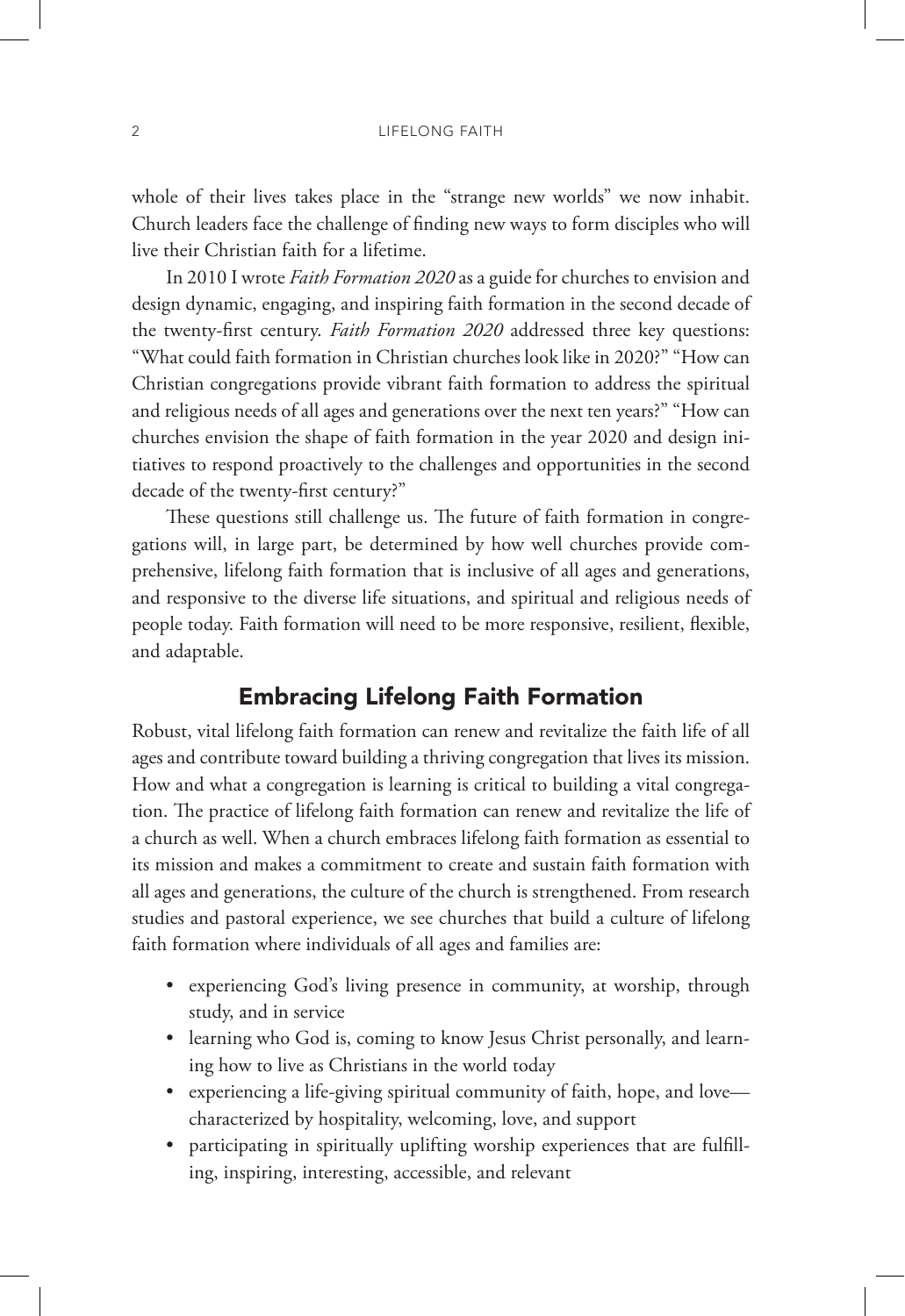- encountering the story of faith through the celebration of the feasts and seasons of the church year
- experiencing God's love through rituals, sacraments, and milestones that celebrate significant moments in people's lives and faith journeys
- experiencing the presence of God as individuals and community through prayer and spiritual practices
- growing in understanding by learning the content of the Christian tradition, reflecting upon it, integrating it into their lives, and living its meaning in the world
- developing ethical/moral responsibility by learning about Christian perspectives on moral questions and how to apply their faith to decision-making
- serving those in need, working for justice, and caring for God's creation, locally and globally
- developing intergenerational relationships and community where the Christian faith is shared, modeled, and lived
- participating in intergenerational faith experiences and activities of worship, prayer, learning, and service as integral to congregational life
- engaging in experiences for the whole family in faith and discipleship, and teaching parents, grandparents, and caregivers how to nurture growth in Christian faith and practices at home

Through lifelong faith formation, churches are becoming centers of lifelong learning and growth for all people, bringing an abundance of meaningful and engaging experiences to the whole community, to families, and to people at each stage of the life span from childhood through older adulthood.

#### Responding to Challenges and Opportunities

There are significant challenges in creating a culture of lifelong faith formation. Even though they may feel overwhelming, each challenge presents an opportunity for churches to respond creatively and innovatively by investing in systematic and intentional lifelong faith formation. Here are six challenges that provide opportunities for making a significant impact on the lives of our people by embracing a lifelong faith formation approach.

We have become a ten-decade society. People are living into their nineties and even over one hundred. This expansion of the life cycle is changing society as a greater share of the population are sixty and over. Many churches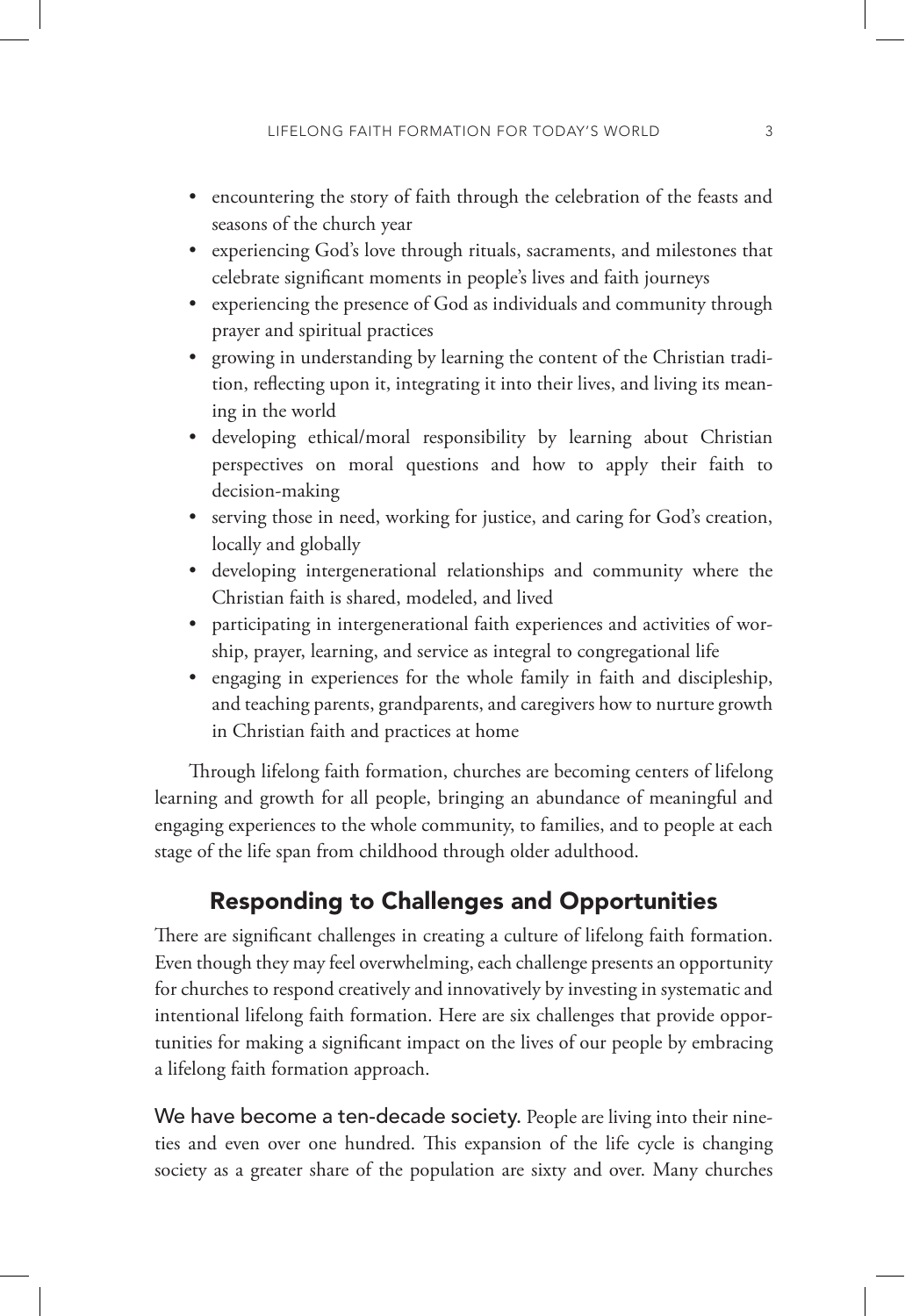4 LIFELONG FAITH

have most of their members in this age group. Churches that are intentional about creating faith formation for all ten decades, and especially the sixty-five and over population, will bring tremendous benefit to the lives of individuals and families, as well as the entire community. We should embrace this age group, recognize they are connected to three or four other generations in their families, and develop lifelong faith formation that puts them front and center.

We have become a society of lifelong learners. A recent Pew Research Center study showed the extent to which America is a nation of ongoing learners: 73 percent of adults consider themselves lifelong learners, 74 percent of adults are what we call personal learners—that is, they have participated in at least one activity in the past twelve months to advance their knowledge about something that personally interests them. These activities include reading, taking courses or attending meetings, or events tied to learning more about their personal interests. The study also found that 63 percent of those who are working (or 36 percent of all adults) are what we call professional learners—that is, they have taken a course or gotten additional training in the past twelve months to improve their job skills or expertise connected to career advancement (Horrigan 2016). These adult lifelong learners are members of our churches. We can now address the lifelong spiritual and religious needs of our adults and engage them in meaningful, faith-forming experiences that are easy to access and designed in multiple formats.

We have a capacity challenge in churches. High-capacity churches are well-resourced with professional leadership, ministry resources, and financial assets, but most midsize and small churches are experiencing capacity challenges. These churches want to provide comprehensive lifelong faith formation but feel that they have too few people and resources to respond effectively. The good news in the 2020s is that churches now have access to an abundance of resources available to them at little or no cost. Technical expertise is available from websites, blogs, and online groups. Faith formation resources are available in digital formats (websites, video, podcasts, apps, and more). Training is available for free or low-cost through online webinars and courses. The digital transformation of society and church is giving midsize and small churches access to the same resources and expertise that was once reserved for high-capacity churches. These churches need models of faith formation that are designed to utilize these abundant resources.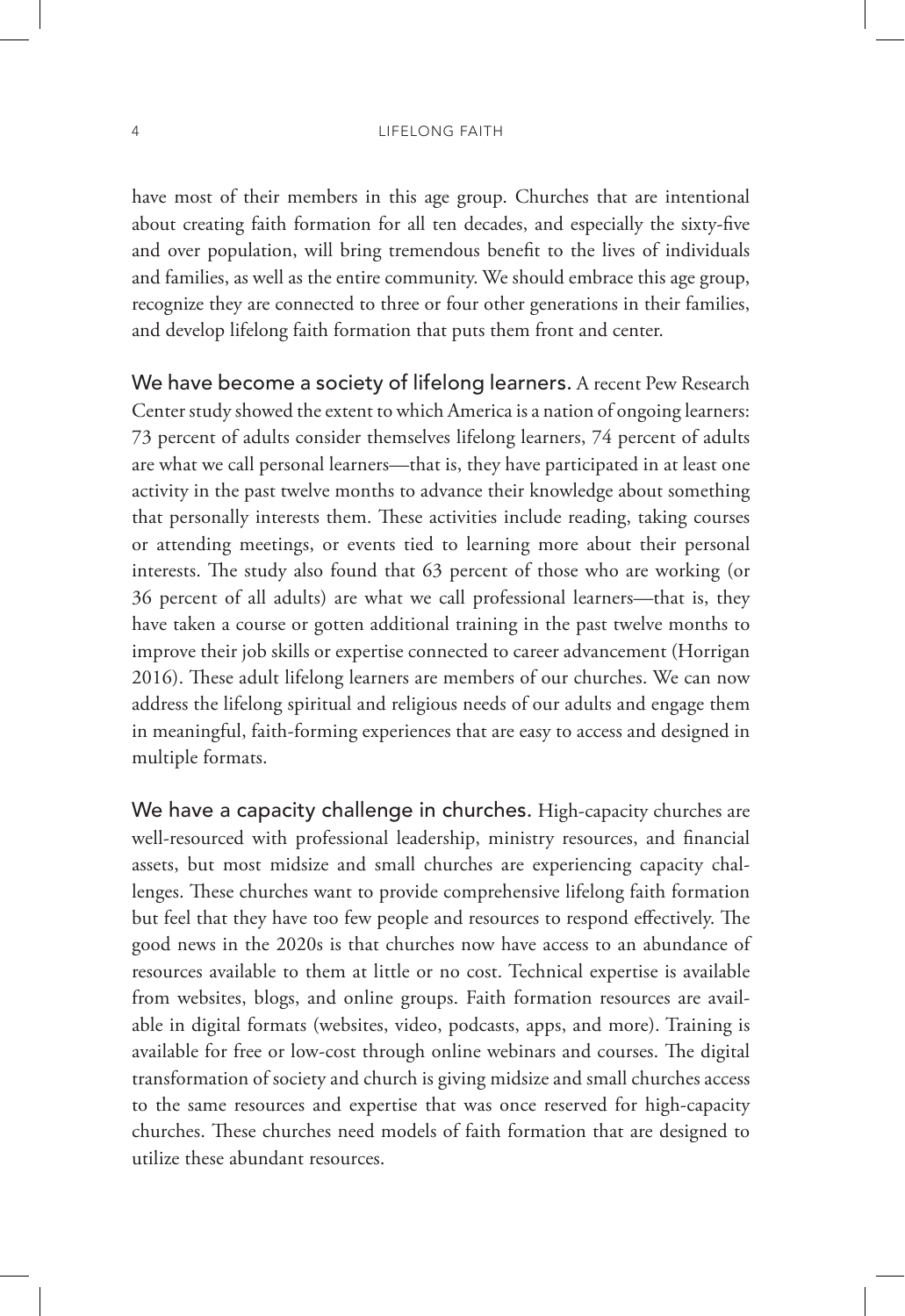We have a religious participation challenge, and a corresponding religious socialization challenge. A 2020 Gallup study found that 47 percent of US adults belonged to a church, synagogue, or mosque, down from 50 percent in 2018 and 70 percent in 1999. This dramatic change is primarily due to the rise in Americans with no religious preference, and the replacement of older, actively practicing Christians, with younger generations who are less engaged in religious congregations and religious practice (Jones 2021). The religious participation decline and the rise of the unaffiliated is well documented, but one of the consequences of this trend is the decline in passing on faith from generation to generation. Many Christian denominations are urgently creating strategies to keep older teens and young adults in their twenties and thirties involved in churches and faith practice. While this is important, the deeper concern should be who is socializing the next generation into the Christian faith? Who is enriching the faith life of parents and grandparents and equipping them to transmit the Christian faith to the young? Churches that address this issue will develop the foundation for a life of faith in the new generation and their parents. The religious participation and socialization challenge is a huge opportunity to reimagine faith formation and develop a more comprehensive and systemic approach.

We have a hybridity challenge as Christian communities. The concept of hybridity is not new to us. We are already living hybrid lives. Every day we weave together a life that is lived both online (mediated) and offline (in-person). Churches and faith formation are catching up to the way people already live and interact every day. Angela Gorrell writes:

Recognizing online actions as meaning-filled helps Christian communities to consider our current online and in-person reality in terms of its hybridity, rather than in terms of digital dualism (think of online as virtual and in person as real). Hybridity describes the coming together of online and offline, media and matter, or more dynamically  $\dots$  the interplay between the online and offline dimension. Most Americans live hybrid lives because our online and offline lives have been integrated. Interactions online shape offline experiences, and offline communication and practices shape people's online engagement. (Gorrell, 2019, 47)

Far too many churches were slow to embrace their hybrid community life and found adapting to the disruption of the coronavirus pandemic overwhelming. Embracing hybrid faith formation creates new ways to blend faith formation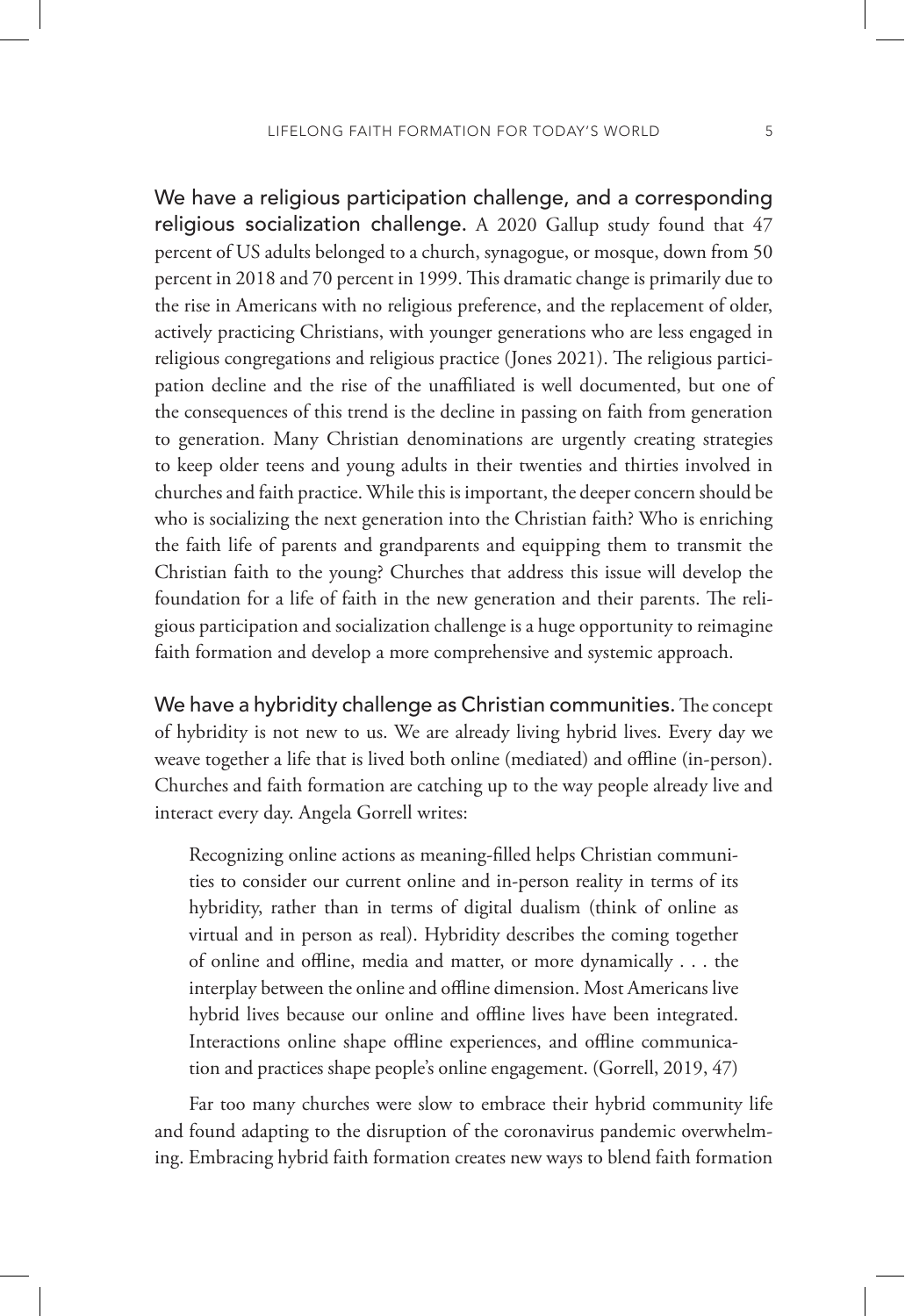in physical and online spaces; and opens us up to a new world of tools, methods, and media to reach and engage all ages.

We have a generational connection challenge. There is a decades-long trend toward greater generational isolation in our society. A study by Springtide Research, *The State of Religion & Young People 2020: Relational Authority*, found that nearly 70 percent of young people ages thirteen to twenty-five report having three or fewer meaningful interactions per day. Nearly 40 percent say they feel they have no one to talk to and that no one really knows them well, at least sometimes. More than one in four young people say they have one or fewer adults in their lives they can turn to if they need to talk. As the number of trusted adults in a young person's life increases, their reported feelings of loneliness, social isolation, and stress decrease. The coronavirus pandemic heightened the experience of isolation and loneliness across generations. Individuals and families shifted so many social things to home—work, school, shopping, food, fitness, and even church—that they lost social connection. Older adults dramatically reduced their outside interactions. Families with children and teens worked hard to limit outside exposure, and often selected particular family members or a few local families to create a safe "pod" (Springtide Research 2021, 15).

The societal challenge today is creating generational connection and collaboration that benefit all ages, solve critical problems, and mend the fraying social fabric. Despite all the positive contributions of technology to keep people connected, people have a tremendous hunger for in-person relationships and shared experiences, like celebrating holidays, birthdays, and milestones with other generations. One of the best ways to overcome the loneliness and isolation people have experienced during the pandemic is to increase the number of opportunities for intergenerational relationships, experiences, and activities in every sector of the community. Connecting the generations—(re)building intergenerational community, relationships, and experiences—is a tremendous opportunity for every church community. This may be the moment when churches make a commitment to become more intentionally intergenerational in all that they do.

#### Elements of a New Approach to Lifelong Faith Formation

The mission of making disciples and forming faith for a lifetime can seem overwhelming. Leaders want to make lifelong faith formation a reality. They want to nurture, sustain, and deepen the Christian faith for a lifetime. *What if we could*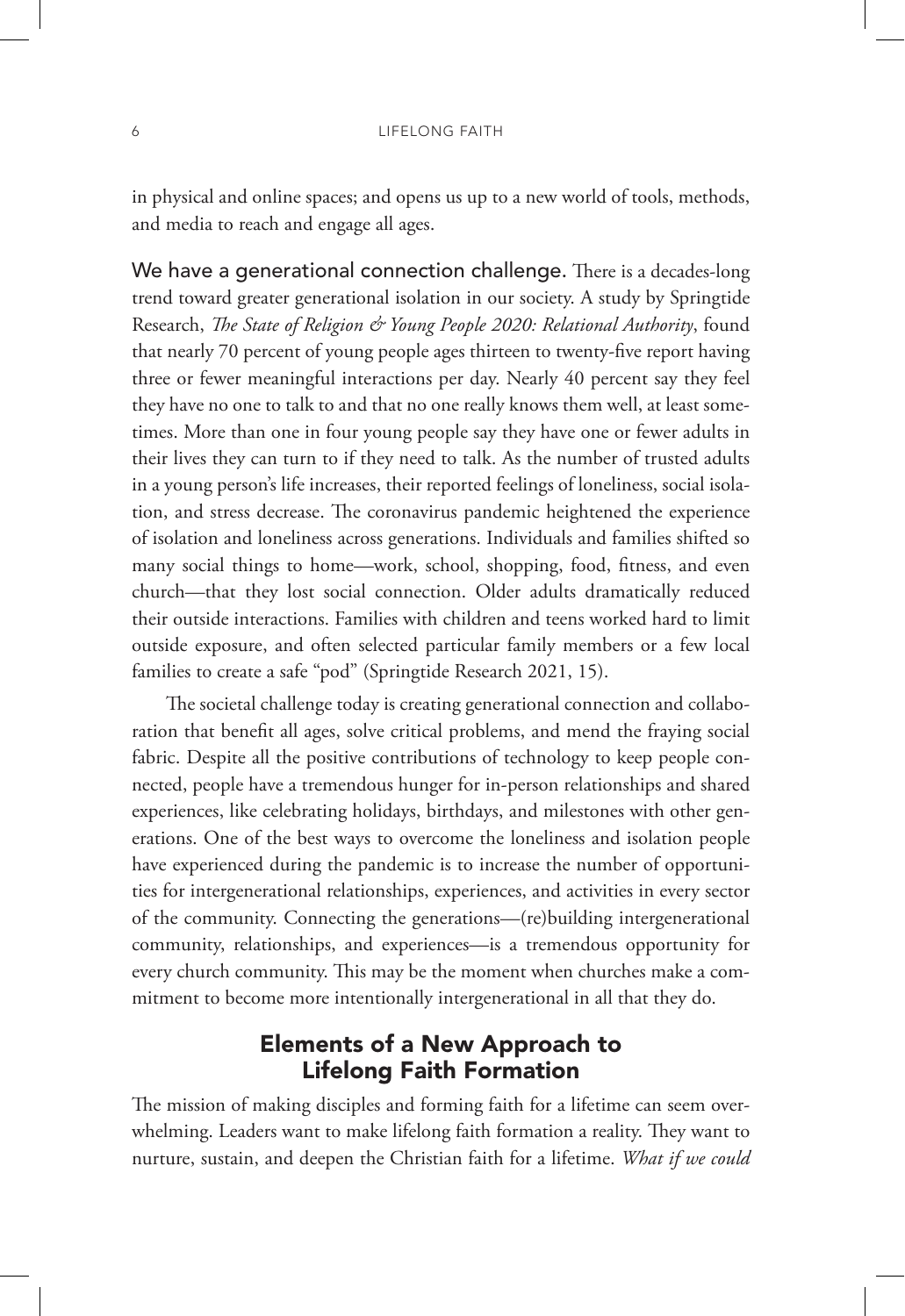#### *identify the essential elements that make lifelong faith formation work—key elements that could guide decision-making and planning in every single church?*

My efforts to identify these essentials has been inspired by the marvelous book and Netflix series *Salt, Fat, Acid, Heat*, by Samin Nosrat. The whole idea behind *Salt, Fat, Acid, Heat* is that if we can learn how to use those four elements—which play a role in everything that we cook—we can learn how, why, and when to use them, and make anything taste good with or without a recipe. The rest, she says, is just a combination of cultural, seasonal, or technical details, for which we could consult cookbooks and experts, histories, and maps. For her this insight was a "revelation." (Lam 2017, 9) "I know you're thinking 'but I need recipes," Samin writes:

As I would teach classes to people, they would end up spending over the course of our curriculum 20 to 30 hours with me, four or five hours per element: salt, fat, acid, and heat. We did a lot of interactive cooking, tasting and adjusting. I would do everything I could to walk people through the philosophy of how to use the four elements. We wouldn't have recipes in the classes. Then at the end of the fourth class—every single time people would come up to me and say, "Could you send me the recipe packet please?" And I was like, "You guys, come on, I just taught you how to cook without them." I came to realize that I couldn't just throw people to the wolves. As much as I am trying to instill in you this philosophy of instinctual cooking, you also need training wheels; a good recipe can be training wheels as long as you also aren't going to abandon your own common sense and your own sense of agency. (Lam 2017)

What if we took the same approach in lifelong faith formation? What if we could develop lifelong faith formation by using several essential elements that could be contextualized and customized in any setting? These elements would need to reflect the best thinking and practice in faith formation and education. They would also need to address the challenges we are facing today.

I propose seven elements that I believe are essential for developing lifelong faith formation. These are elements that every church can contextualize and customize to their size, location, and diversity of their people.

#### 1. Goals—for Maturing in Faith for a Lifetime

The first element is foundational to all the others: a vision of lifelong maturing in Christian faith expressed in ten goals. Each goal incorporates knowing and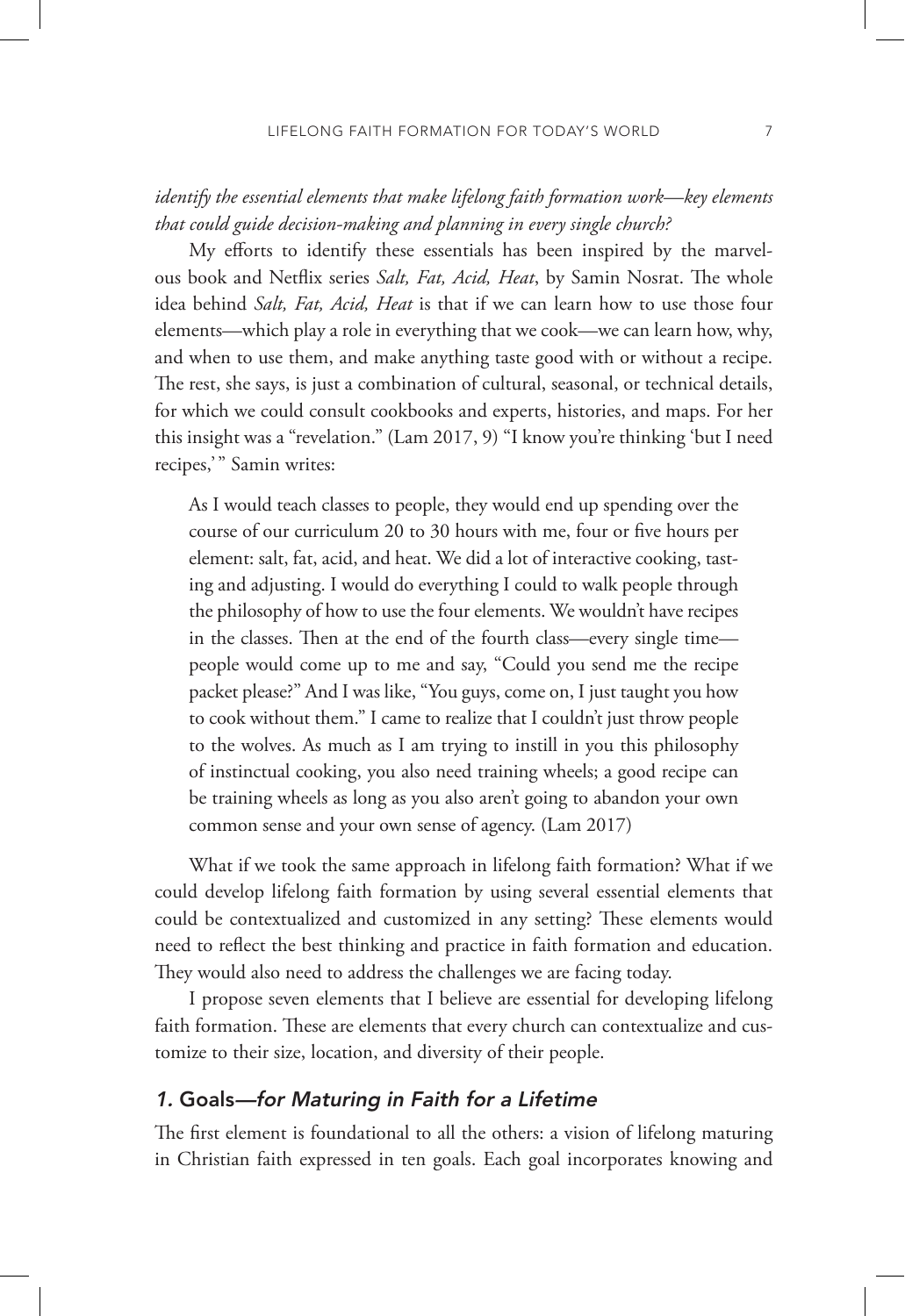understanding more fully the Christian faith (informing), developing and deepening a relationship with Jesus Christ and the Christian community (forming), and living the Christian faith in every aspect of our lives (transforming).

- 1. To develop and sustain a personal relationship and commitment to Jesus Christ.
- 2. To live as a disciple of Jesus Christ and make the Christian faith a way of life.
- 3. To read and study the Bible and apply its message and meaning to living as a Christian today.
- 4. To learn the Christian story and the foundational teachings of one's particular faith tradition and integrate its meaning into one's life.
- 5. To worship God with the community weekly, in ritual celebrations, and through the seasons of the church year.
- 6. To pray, together and alone, and seek spiritual growth through spiritual practices and disciplines.
- 7. To live with moral integrity guided by Christian ethics and apply Christian moral values to decision-making.
- 8. To live the Christian mission in the world by serving those in need, caring for God's creation, and acting and advocating for justice and peace—locally and globally.
- 9. To be actively engaged in the life, ministries, and activities of the Christian community.
- 10. To practice faith in Jesus Christ by using one's gifts and talents within the Christian community and in the world.

The ten goals are a framework for designing developmentally appropriate experiences, programs, activities, and resources for each stage of life: children, adolescents, young adults (20s–30s), midlife adults (40s–50s), mature adults  $(60s-70s)$ , and older adults  $(80+)$ . The goals provide a seamless process of fostering faith growth from birth through older adulthood because everyone shares a common vision of maturing in faith. This is a huge shift in emphasis from the current church-centric focus on providing curriculum, courses, classes, programs, and activities, to a person-centered approach to faith formation with all ages, developed around a lifelong vision of maturing in faith.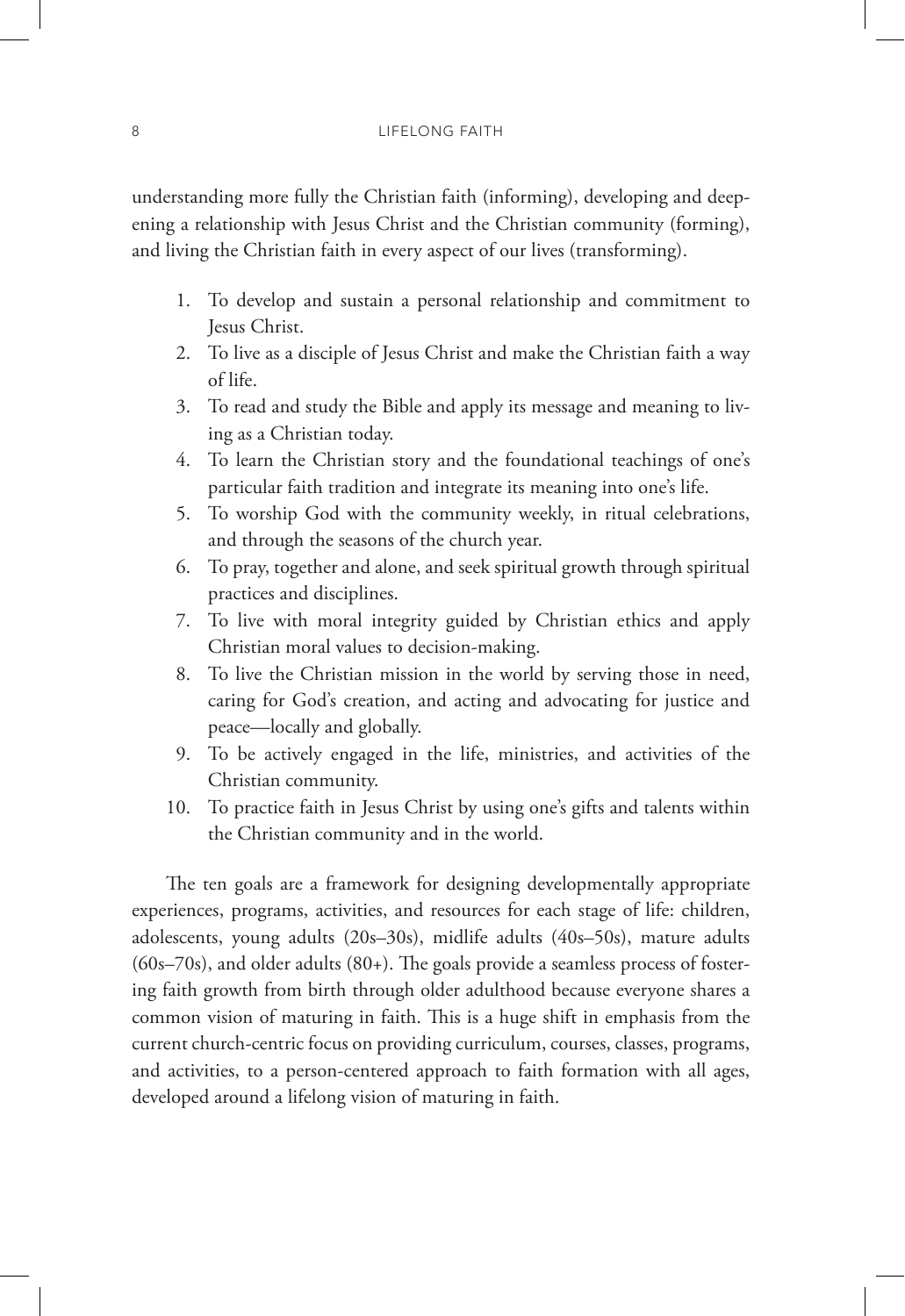#### 2. Practices—for Forming a Christian Way of Life

The practices of the Christian faith seek to answer the question: How shall we live? Spiritual practices form the essential content for discipleship and faith growth. Lifelong faith formation guides people in learning basic practices of the Christian faith, participating in them, and living them with increasingly deepened understanding and skill. We come to faith and grow in faith through the practices of the Christian community. And we learn to live these Christian practices not only through doing them ourselves, but through offering guidance, mentoring, and teaching them to others.

Christian practices include caring for creation, discerning, embracing diversity, finding God in everyday life, practicing forgiveness, healing, honoring the body, keeping Sabbath, praying, working for justice, fostering peace and reconciliation, reading the Bible, serving the poor and vulnerable, being generous, giving testimony, and worshipping.

#### 3. Intergenerational Faith Formation through Christian **Community**

Integral to lifelong faith formation is the primacy of intergenerational community—relationships, and faith-forming experiences for developing and sustaining faith and discipleship in people of all ages and generations. When a church commits itself to building a culture of intergenerationality, it becomes a sign of and instrument for the full experience of the body of Christ by all ages and generations. Churches with a vibrant intergenerational faith-forming community create a welcoming environment of hospitality and care that is conducive to promoting faith growth and mutual support across generations. They build caring relationships among the generations through worship, learning, service, and community events and activities. They create intentional opportunities for bringing the generations together to build relationships and engage in shared activities. They involve *all* generations together in Sunday worship, and engage all generations together in learning experiences that teach the Bible and the Christian tradition and form disciples of all ages in Christian identity. They nurture the spiritual life of all generations together through the community's prayer life, rituals, and blessings. They engage all generations together in service to the poor and vulnerable, in the works of justice and advocacy, and in care for creation.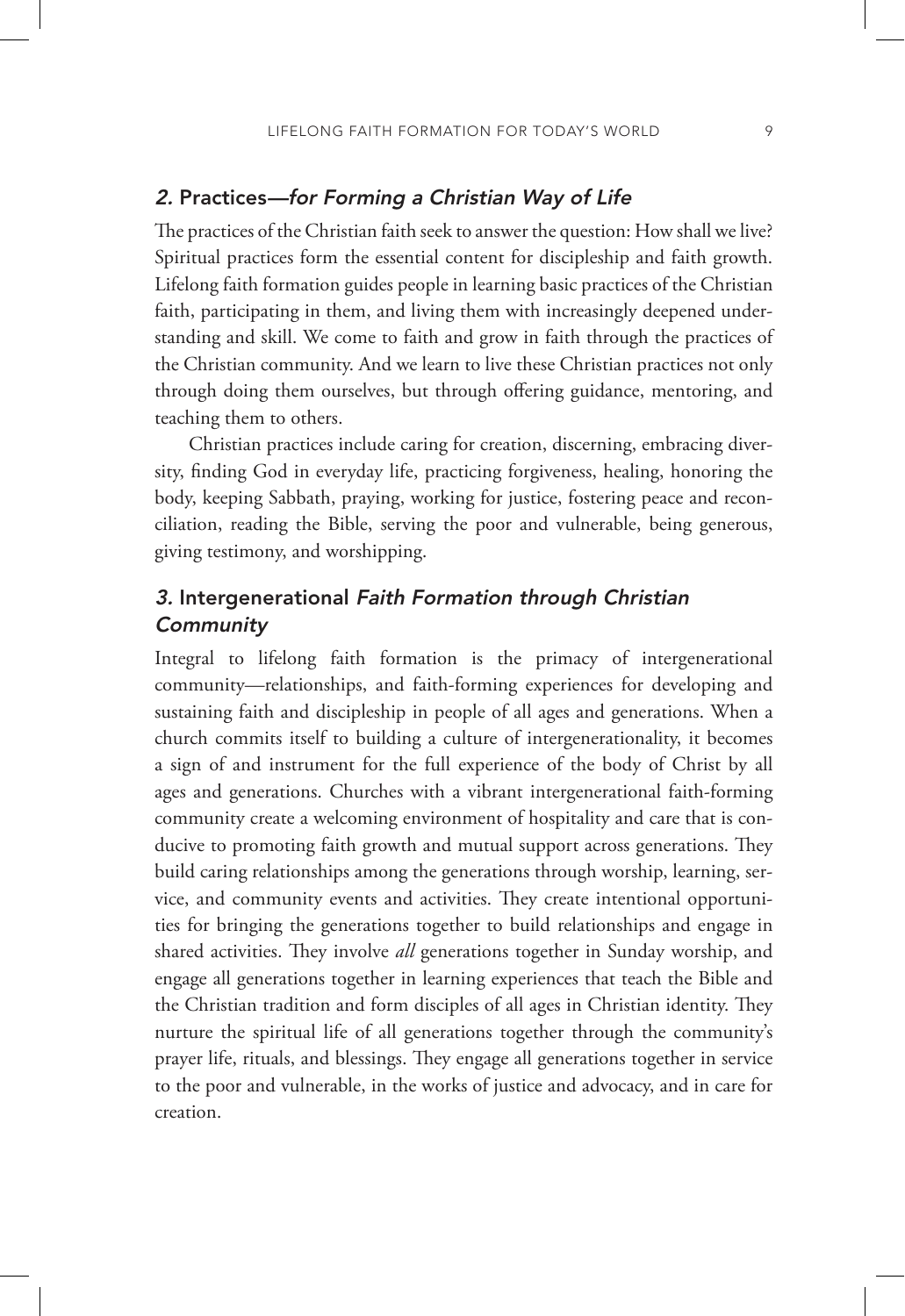#### 4. Family Faith Formation with Three Generations

A family is the first community and the most basic way in which God gathers us, forms us, and acts in the world. The family is the primary mechanism by which Christian identity becomes rooted in the lives of young people through the dayto-day religious practices and the ways parents model their faith and share it in conversation, collaboration, and exposure to outside religious opportunities. Through the processes of religious socialization, young people with seriously religious parents come to think, feel, believe, and act as serious religious believers, and that that training "sticks" with them even when they leave home and enter emerging adulthood.

Churches that make families a priority equip parents and grandparents with practices for forming faith at home (celebrating rituals and milestones, observing the seasons of the church year, praying, serving, learning the Christian faith, reading the Bible). They provide the knowledge and skills for parenting and grandparenting today. They provide experiences for the whole family that promote growth in faith and discipleship, and resources to strengthen the connection between what happens at church and Christian practice at home. Churches also involve families in congregational activities. Churches can create a plan for family faith formation designed around the specific life stage needs of families with young children (0–5) elementary school children (6–10), young adolescents  $(11–14)$ , and older adolescents  $(15–19)$ .

#### 5. Networks for Forming Faith for All Ages

Lifelong faith formation is designed as a network of relationships, content, experiences, and resources—in physical places and online spaces—for children, adolescents, young adults, midlife adults, mature adults, older adults, and the whole family. A network approach transforms faith formation from a providercentered, program-driven model to a learner-centered model where the content and experiences are designed around the people and where they have control over their learning. In a network model, faith formation shifts from "one size fits all" curriculum and programming to religious content and experiences that connect with people's spiritual and religious needs.

A network approach incorporates a variety of methods for and styles of learning. A variety of formats for learning are also provided—on your own, with a mentor, at home, in small groups, in large groups, in the church, and in the community and world—delivered in physical gathered settings and online settings. A network approach is designed in three modes: gathered programming in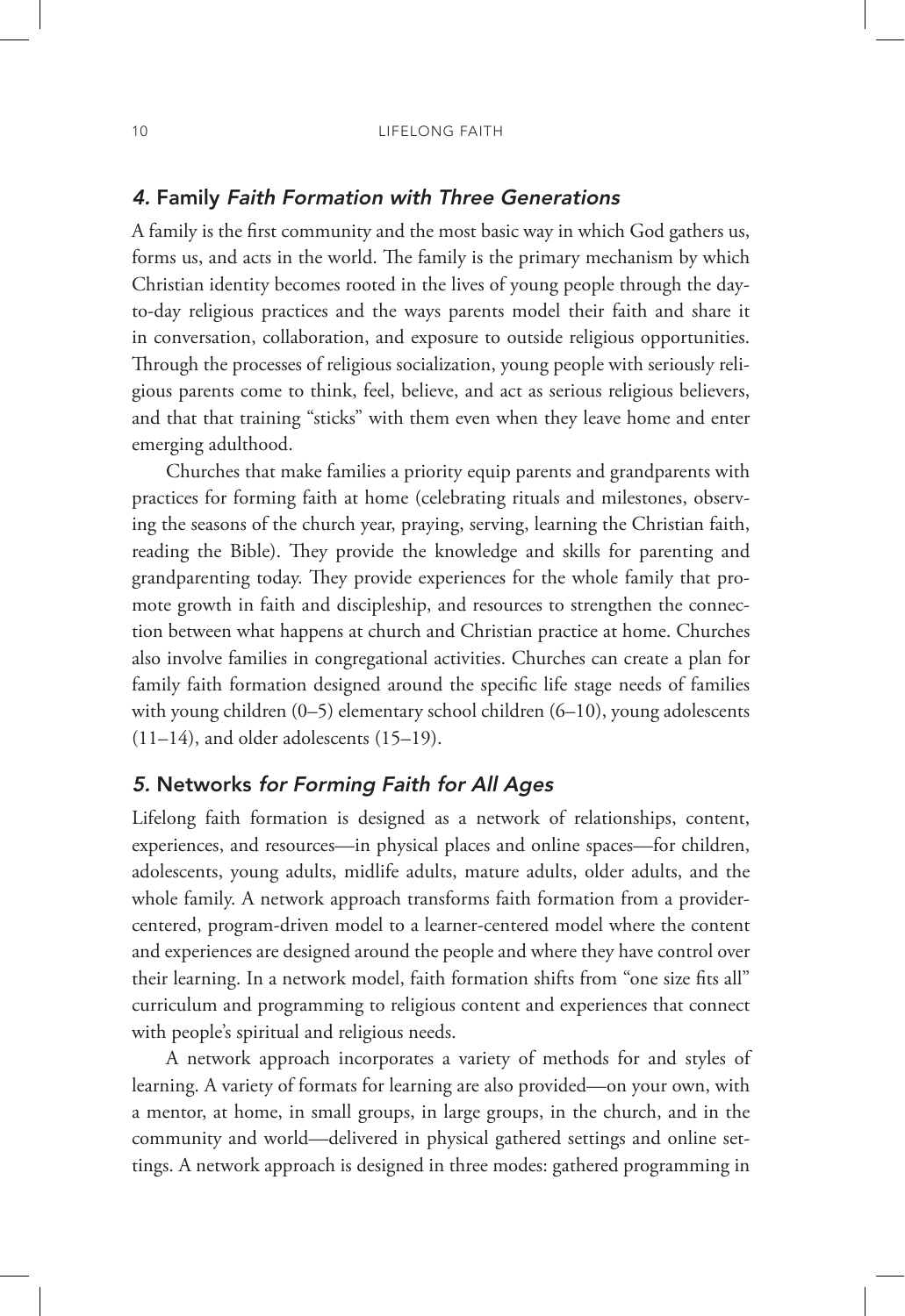physical places, online programming, and hybrid programming that integrates both. Synchronous (real time) and asynchronous (on your own time) offerings expanding the opportunities for people to engage in faith-forming experiences that are responsive to their time, commitments, and availability.

#### 6. Pathways for Personalizing Faith Formation

Personalizing faith formation addresses the diverse faith growth needs of people by tailoring the environment—what, when, how, and where people learn and grow—to address the spiritual and religious interests and needs of all ages. Faith pathways help people find where they are in their journey and to chart a path for faith growth toward a deeper relationship with Jesus and the life and practices of the Christian community. People should be able to clearly understand where they are in their faith journey and find their next steps forward. A pathways guide is created around the ten goals for discipleship and maturing in faith so that people can discern their needs, and together with mentors and small groups, develop a personalized faith growth plan that accesses the offerings in the faith formation network a church has created and the activities in specially designed playlists of content (print, audio, video, online) and experiences (intergenerational, family, and age-group programming) to address those needs.

#### 7. Playlists for Providing Personalized 'Faith Formation

Faith formation playlists provide a variety of curated experiences (in-person and online), published on a digital platform, that families, individuals, and/or small groups can use to address areas of faith growth identified in the pathways guide. Playlists can also be developed on life issues, biblical and theological topics, Christian practices, seasons of the church year, and more to provide faith-forming content for families, all ages, or specific groups or life cycle stages. Playlists incorporate intergenerational, family, age group, and online/digital faith-forming content, experiences, and activities. A learning playlist is similar in concept to a music playlist where people curate music from a variety of artists into a group of songs selected because they are favorites or represent a musical genre or theme.

#### Conclusion

Lifelong faith formation developed around these seven elements can transform the life of families, children, adolescents, adults, and the whole church community. We can address our significant challenges by embracing a lifelong approach. How and what a community is learning is critical to building a vital church